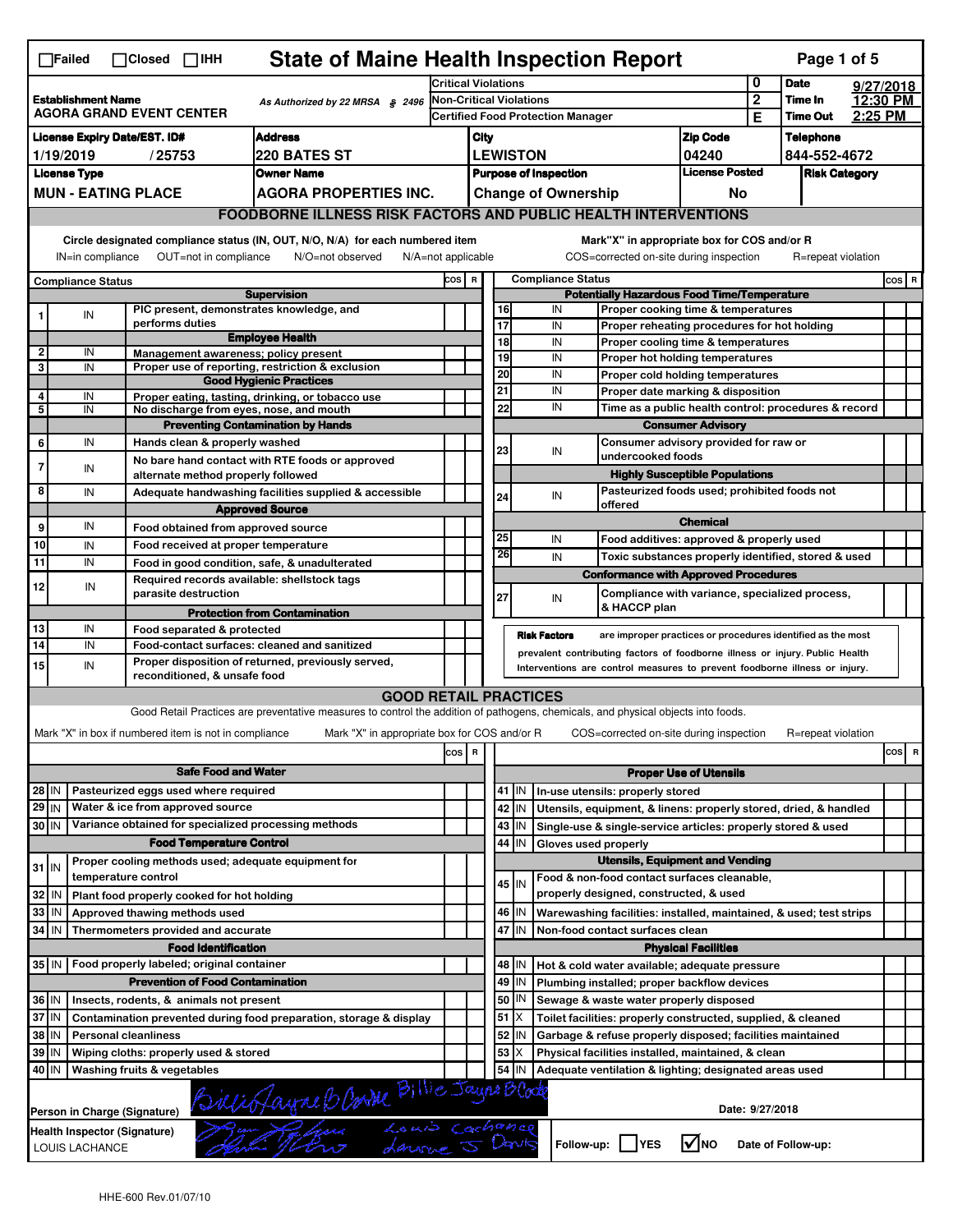|                                                                                | <b>State of Maine Health Inspection Report</b> | Page 2 of 5                     |                   |    |                    |                                  |  |  |  |
|--------------------------------------------------------------------------------|------------------------------------------------|---------------------------------|-------------------|----|--------------------|----------------------------------|--|--|--|
| <b>Establishment Name</b><br><b>AGORA GRAND EVENT CENTER</b>                   |                                                | As Authorized by 22 MRSA § 2496 | 9/27/2018<br>Date |    |                    |                                  |  |  |  |
| License Expiry Date/EST. ID#<br>Address<br>220 BATES ST<br>1/19/2019<br>/25753 |                                                | City / State<br><b>LEWISTON</b> |                   | MЕ | Zip Code<br>104240 | <b>Telephone</b><br>844-552-4672 |  |  |  |
| <b>Temperature Observations</b>                                                |                                                |                                 |                   |    |                    |                                  |  |  |  |
| Location<br><b>Notes</b><br>Temperature                                        |                                                |                                 |                   |    |                    |                                  |  |  |  |

| Hot Water | $137*$ | Handwash sink, bar area |
|-----------|--------|-------------------------|
|           |        |                         |



**Date: 9/27/2018**

HHE-601(a)Rev.01/07/10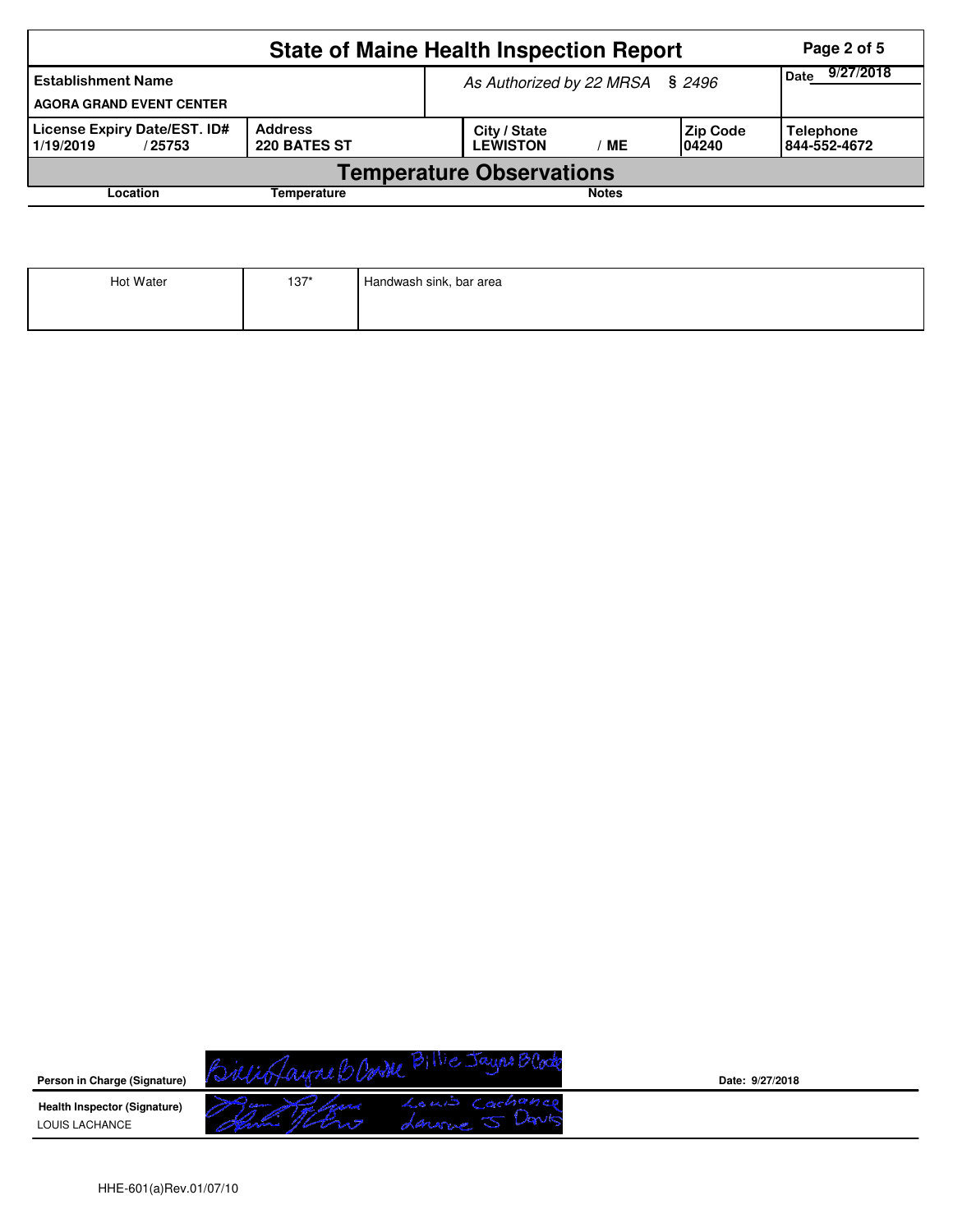|                                                                                                                                                    | Page 3 of 5                           |                                 |    |                          |  |  |  |  |
|----------------------------------------------------------------------------------------------------------------------------------------------------|---------------------------------------|---------------------------------|----|--------------------------|--|--|--|--|
| <b>Establishment Name</b>                                                                                                                          | Date                                  | 9/27/2018                       |    |                          |  |  |  |  |
| <b>AGORA GRAND EVENT CENTER</b>                                                                                                                    |                                       |                                 |    |                          |  |  |  |  |
| License Expiry Date/EST. ID#<br>1/19/2019<br>/25753                                                                                                | <b>Address</b><br><b>220 BATES ST</b> | City / State<br><b>LEWISTON</b> | ME | <b>Zip Code</b><br>04240 |  |  |  |  |
| <b>Observations and Corrective Actions</b>                                                                                                         |                                       |                                 |    |                          |  |  |  |  |
| Violations cited in this report must be corrected within the time frames below, or as stated in sections<br>8-405.11 and 8-406.11 of the Food Code |                                       |                                 |    |                          |  |  |  |  |

51: 6-202.14: N: Toilet room not enclosed, with a self closing, tight fitting door.

INSPECTOR NOTES: Employee restroom in kitchen area needs self closing door.

53: 6-201.14: N: Unacceptable use of carpeting.

INSPECTOR NOTES: Remove carpet from kitchen area.

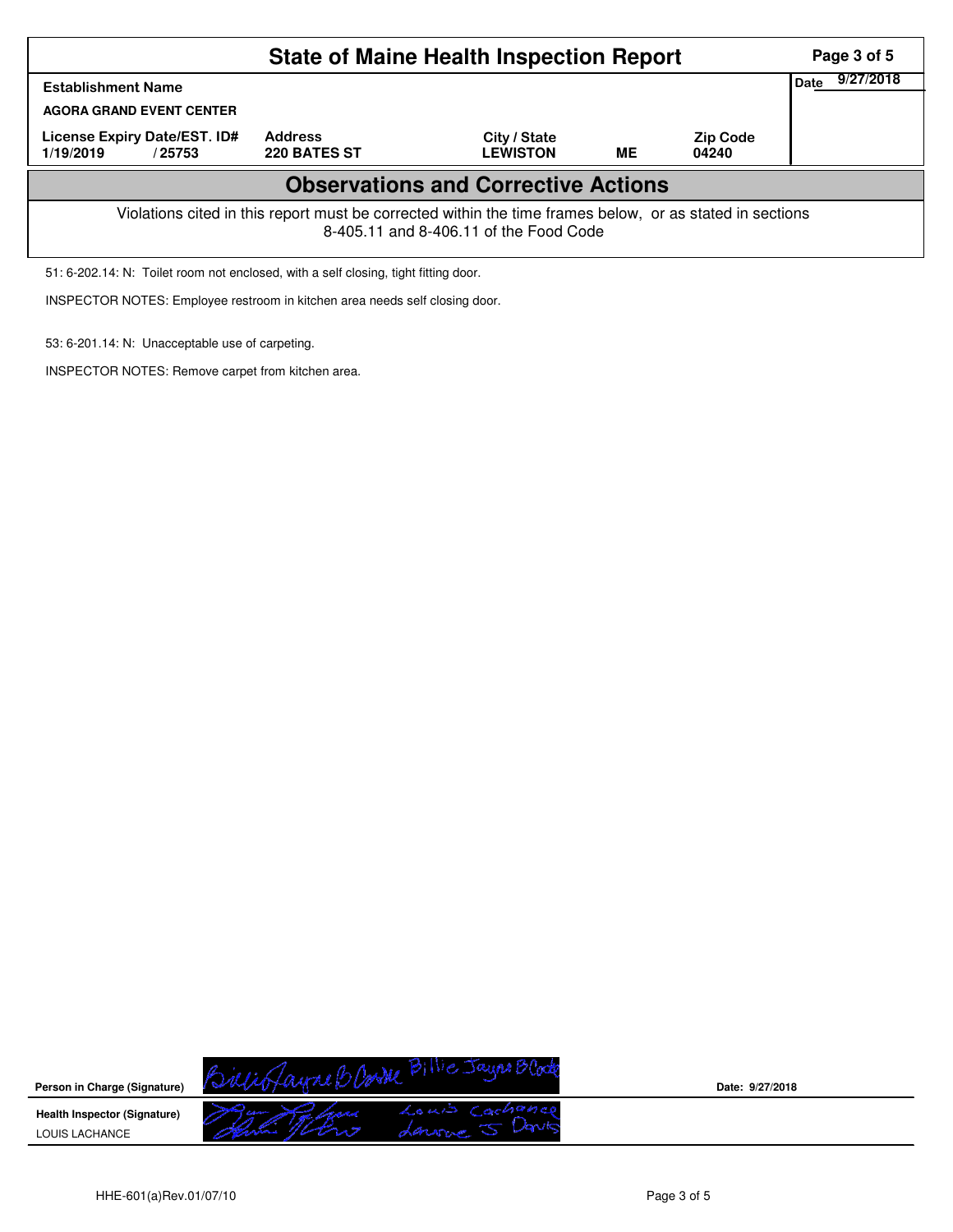|                                                                                                   |                                | Page 4 of 5                     |           |                          |  |  |  |  |  |
|---------------------------------------------------------------------------------------------------|--------------------------------|---------------------------------|-----------|--------------------------|--|--|--|--|--|
| <b>Establishment Name</b>                                                                         | <b>Date</b>                    | 9/27/2018                       |           |                          |  |  |  |  |  |
| <b>AGORA GRAND EVENT CENTER</b>                                                                   |                                |                                 |           |                          |  |  |  |  |  |
| License Expiry Date/EST. ID#<br>1/19/2019<br>/25753                                               | <b>Address</b><br>220 BATES ST | City / State<br><b>LEWISTON</b> | <b>ME</b> | <b>Zip Code</b><br>04240 |  |  |  |  |  |
| <b>Inspection Notes</b>                                                                           |                                |                                 |           |                          |  |  |  |  |  |
| Certified Food Protection Manager: Billie Jayne Cooke exp. 9/14/23<br>Linda Sherwood exp. 5/10/22 |                                |                                 |           |                          |  |  |  |  |  |

OK to issue license.

\*\*Do not use automatic dishwasher in bar area until tested by health inspector, Louis Lachance. Call when operational.

Unless directed otherwise, all Eating Establishments are required to submit a copy of their Certified Food Protection Manager (CFPM) certificate. A CFPM must be hired within 90 days of a new eating establishment opening or when a CFPM leaves employment. For a list of CFPM courses and trainers go to http://www.maine.gov/healthinspection/training.htm Please provide a copy of this certification(s) to your inspector, LOUIS LACHANCE, by emailing to llachance@lewistonmaine.gov or Fax at (207)795-5071 Or Carol Gott, Health Inspection Program, 286 Water St. 3rd Floor, Augusta, ME 04333, carol.gott@maine.gov or faxing to 207-287-3165. Please include the name of your establishment and the establishment ID# with your certification(s).

Employee Health Policy:

The Health Inspection Program has implemented an educational public health initiative on Employee Health on March 1, 2017. The policy handouts will be provided to you by your inspector and reviewed during inspection for compliance. They are also available on the Program's website: http://www.maine.gov/healthinspection

2013 Maine Food Code Adoption:

The Maine Food Code was adopted in October of 2013. Please refer to our website for a copy, http://www.maine.gov/healthinspection. Following are a few of the major changes: \* No Bare Hand Contact with Ready-To-Eat Food. \* Establishments must have clean-up procedures for employees to follow following vomiting and diarrheal events. \* Date marking of Ready-to-eat potentially hazardous foods.

Violation Correction Timeframe:

Critical violations should be corrected on site, but in any event, within 10 days. The licensee must contact the inspector when the critical violation has been addressed at 207-513-3124 ext.3224. Non-critical violations must be corrected within 30 days. Failure to satisfactorily correct these violations before the follow-up inspection may result in enforcement proceedings by the Department to include fines and penalties. License renewals can be denied if violations are not corrected within the noted timeframes.

C=Critical violation and NC=Non-critical violation:

"Critical violation" means a provision of the Food Code that, if in non-compliance, is more likely than other violations to contribute to food contamination, illness or environmental health hazard.

## Additional Inspection Fee:

License fees provide for two inspections per year. When additional inspections are required, the Department may charge an additional \$100 fee to cover the costs of each additional inspection or visit.

Document Retention/Posting:

Pursuant to the Maine Food Code, the establishment's current license must be displayed. In addition, a sign or placard must be

| Person in Charge (Signature)                          | <b>BOOK</b>        | Date: 9/27/2018 |  |
|-------------------------------------------------------|--------------------|-----------------|--|
| <b>Health Inspector (Signature)</b><br>LOUIS LACHANCE | 20417<br>marin com |                 |  |